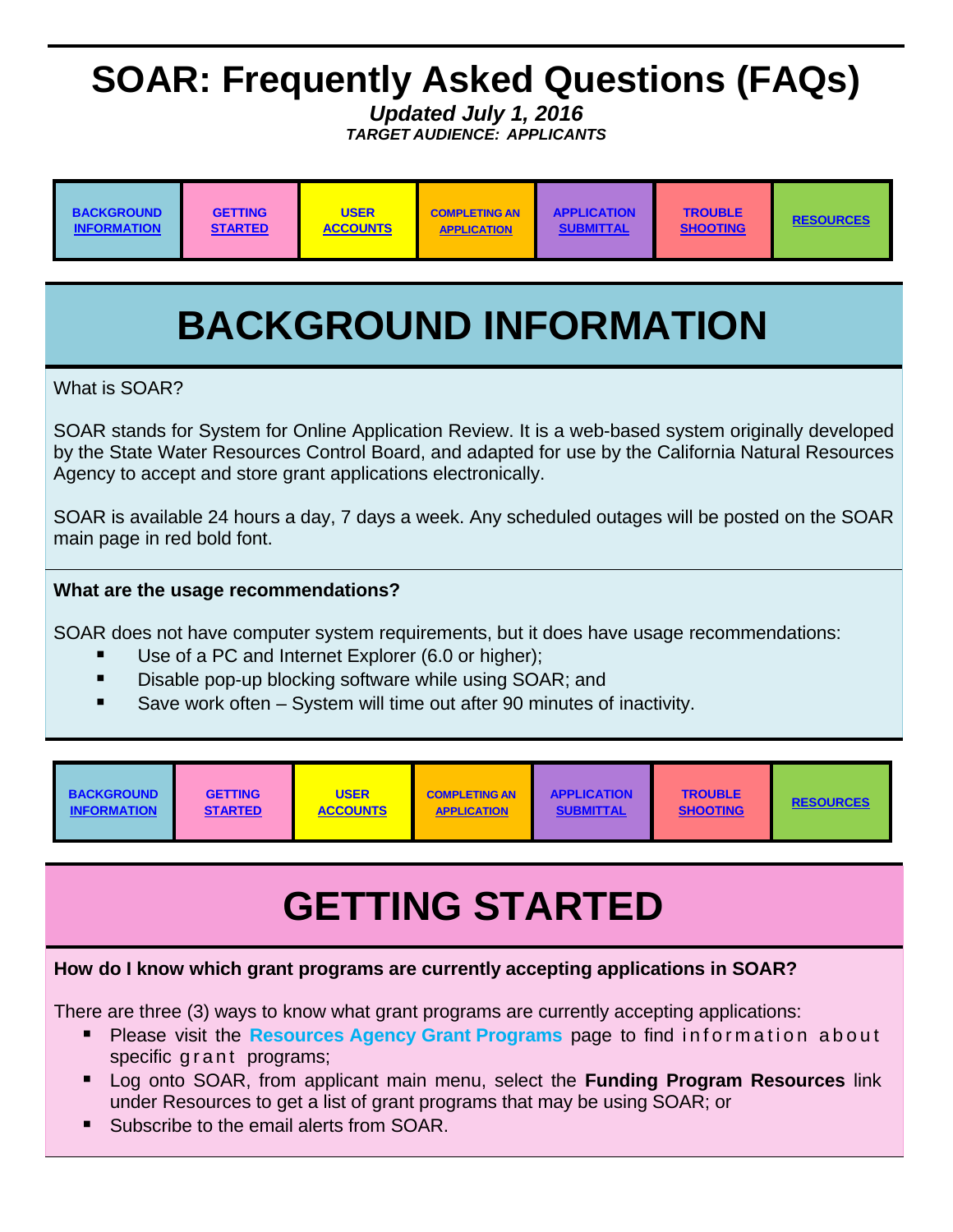#### <span id="page-1-0"></span>**What is a PIN?**

A PIN is a proposal identification number automatically assigned when an application is started.

*NOTE: When you are requesting help from the SOAR Help Desk, please include the PIN in your request.*

#### **Where can I find more information about a specific Request for Proposal or Solicitation found in SOAR?**

Please visit the **[Resources Agency Grant Programs](http://resources.ca.gov/bonds_and_grants/grant_programs/)** page to find more information about the specific grant program.

#### **What is included in the character count in SOAR?**

The character count in SOAR includes alphanumeric, spaces, punctuation, and hidden formatting code. The character count in word processing programs such as MS Word, do not include the hidden formatting code as part of the word (character) counts.

#### **Will information I submit online be secure?**

Yes. All data transmitted through the application process is secure by using SSL encryption. This means that information traveling from your computer to the California Natural Resources Agency's servers cannot be read if intercepted by a third party.

#### **Is my organization eligible to apply for loans and grants available through SOAR?**

Each grant program has specific eligibility requirements. Please visit the **[Resources Agency Grant](http://resources.ca.gov/bonds_and_grants/grant_programs/)  Programs** page to find more information about the specific grant program.

| <b>GETTING</b><br><b>BACKGROUND</b><br><b>STARTED</b><br><b>INFORMATION</b> | <b>USER</b><br><b>ACCOUNTS</b> | <b>COMPLETING AN</b><br><b>APPLICATION</b> | <b>APPLICATION</b><br><b>SUBMITTAL</b> | <b>TROUBLE</b><br><b>SHOOTING</b> | <b>RESOURCES</b> |
|-----------------------------------------------------------------------------|--------------------------------|--------------------------------------------|----------------------------------------|-----------------------------------|------------------|
|-----------------------------------------------------------------------------|--------------------------------|--------------------------------------------|----------------------------------------|-----------------------------------|------------------|

# **USER ACCOUNTS**

#### **Can I sign up for a user account even though I am not ready to submit an application?**

Yes. Having a user account will put you on the list to receive automatic emails for notification of grant programs using SOAR.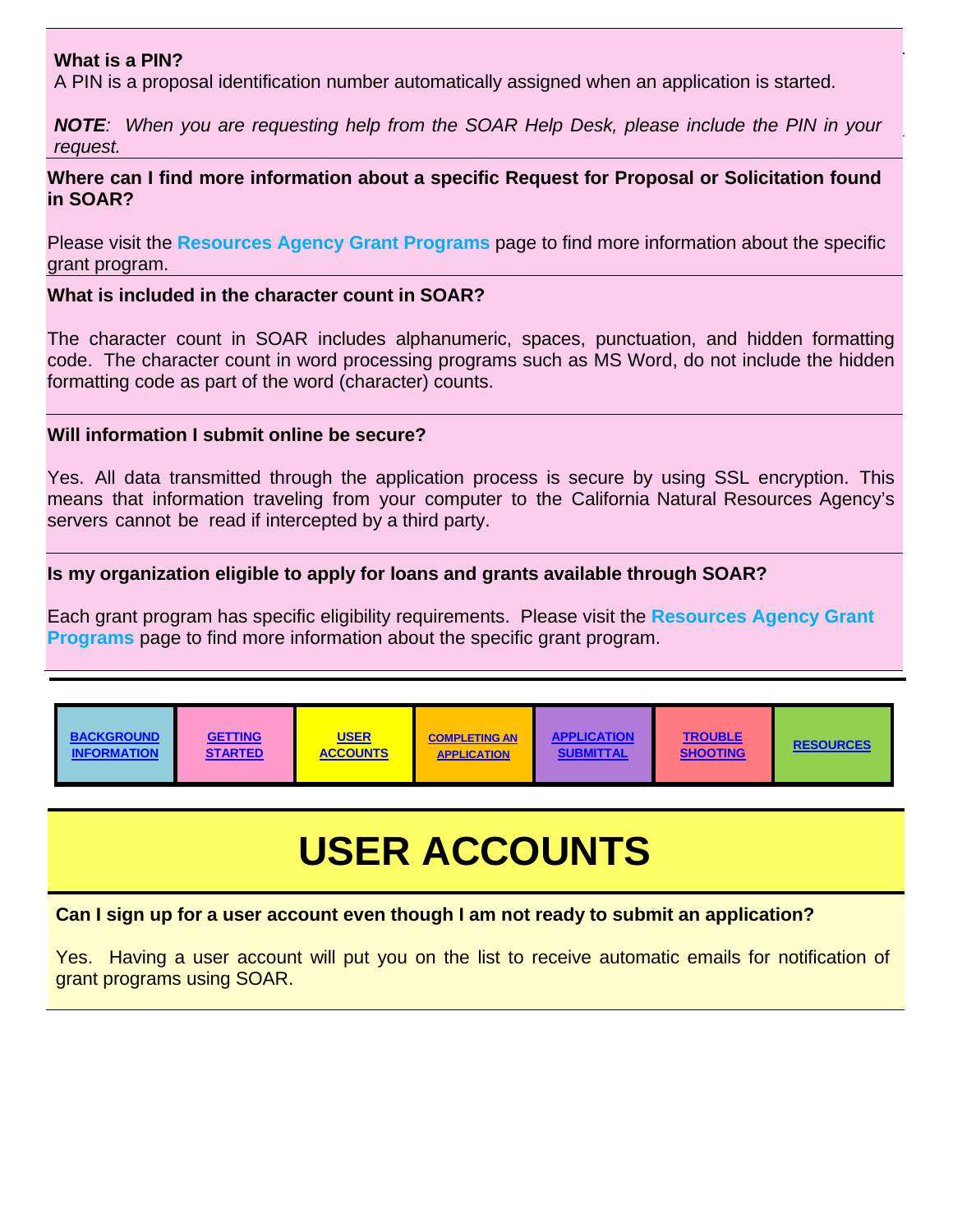# **I don't know what the Federal Tax ID is for my organization? Can I add the Federal Tax ID number at a later time?**

Yes. To add the Federal Tax ID number for an organization, please log onto SOAR and following steps:

- **Click on UPDATE ORGANIZATION PROFILE.**
- **E** Click on the ORGANIZATION CHANGE REQUEST button.
- **Add the Federal Tax ID on the right hand side under Modified Organization Details.**
- Add a note as to the reason for updating the organization profile.
- Click on the **SUBMIT** button.

#### **I'm a consultant, should I create a separate user account for each client?**

If you are a consultant, please create a single SOAR account that associates you with your consulting firm. The system will enable you to submit applications on behalf of multiple clients using a single username/password. At the time of starting a new application, you (as a consultant) will have the option of submitting an application on behalf of the consulting firm or on behalf of another organization (your client's organization).

#### **Can I submit multiple applications using the same SOAR user account?**

Yes. With one username and password, you can submit multiple applications.

*NOTE: If you are a consultant, please create a single SOAR account associated with your consulting firm. This will enable you to submit applications on behalf of multiple clients using a single username/password.*

#### **Can I change my username?**

No. The username cannot be changed.

#### **Is the password case-sensitive?**

Yes. The password and username are both case-sensitive.

# **I forgot my username and/or password. What should I do?**

If you forgot your username or password please either:

■ Use the "Retrieve Password" feature on the SOAR main page; or

Contact the SOAR Help Desk by email at **soar.admin@resources.ca.gov** or by telephone at (916) 653-6138 Monday through Friday from 9:00AM - 4:00PM.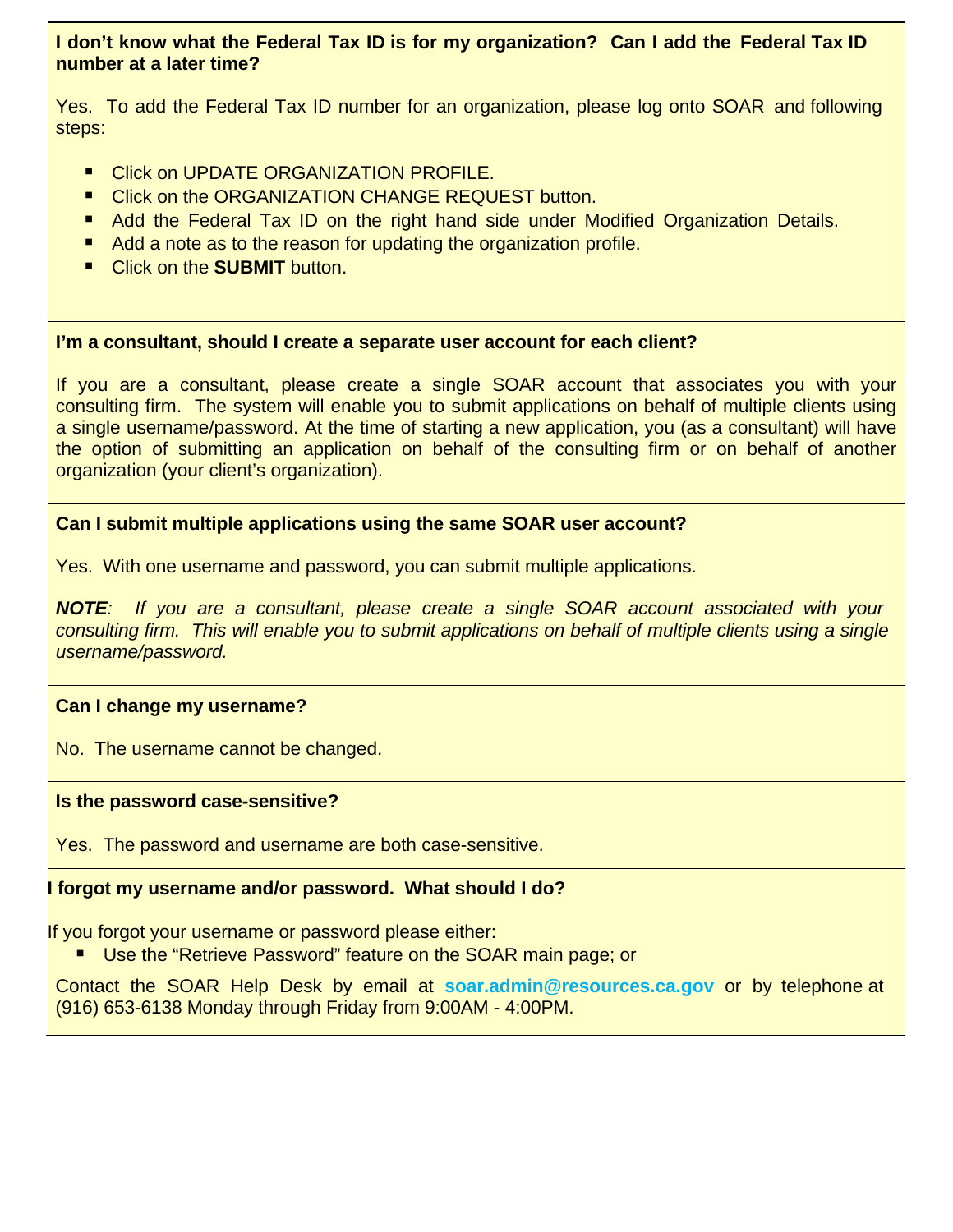# <span id="page-3-0"></span>**I don't want to receive any more SOAR email announcements. How can I unsubscribe from the SOAR email alerts?**

To unsubscribe from the SOAR email alerts, please do the following:

- **Log onto SOAR:**
- **Click on Update User Profile option on Main Menu;**
- Select NO from the Subscribe to Email Alerts drop-down menu;
- Click the SAVE CHANGES button: and
- **E** Click the LOGOUT link on upper right hand corner.



# **COMPLETING AN APPLICATION**

# **When is a Proposal Identification Number (PIN) assigned?**

A PIN number is automatically assigned when an application is started. The PIN will appear on the screen in red text just above the application tabs. When you are requesting help from the SOAR Help Desk, please include the PIN in your request.

# **My project spans across multiple Counties. What should I enter for County?**

When your project spans across several counties, you should select "Multiple Counties" from the "County" drop down list. If your project is a statewide project, you should select "Statewide" from the "County" drop down list.

# **What should I enter in the Latitude and Longitude fields?**

For the latitude and longitude coordinates, select a single point for your project. This information will be used for GIS maps to show general distribution of funding throughout the state.

*NOTE: If your project is a multi-regional project, we understand that one point may not be the best representation of your project. More details on how to enter the latitude and longitude may be described in the solicitation notice for the RFP or funding program you are applying for. Please visit the* **[Resources Agency Grant Programs](http://resources.ca.gov/bonds_and_grants/grant_programs/)** *page to find the link to the specific RFP.*

# **Where can I find the latitude and longitude for a project location?**

On the General Information tab in the application, there is a button titled OBTAIN LAT and LONG. Click on this button to locate your project on a map. The latitude and longitude for a given location will be display along the bottom of the map.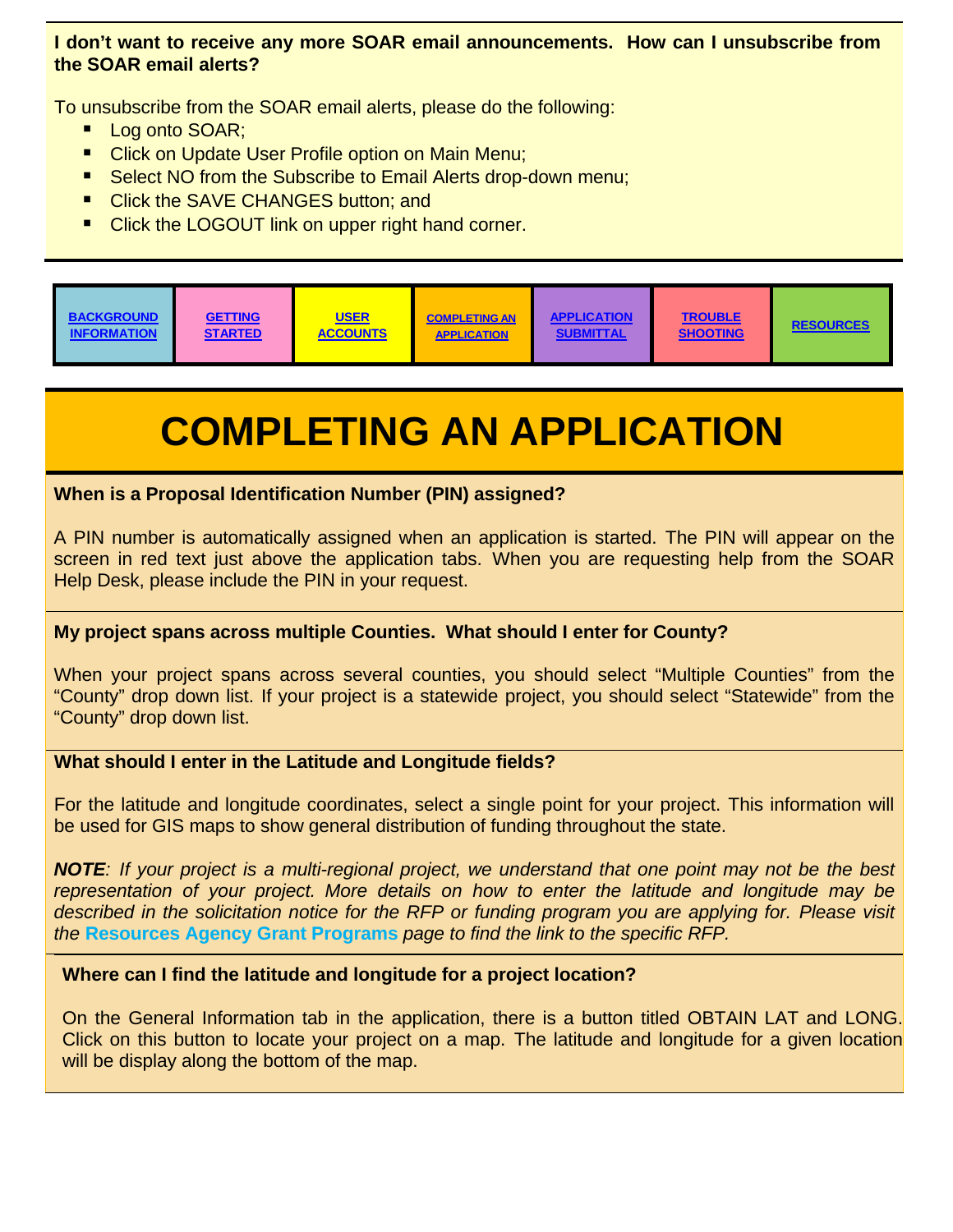#### **Does the Latitude and Longitude need to be entered in degrees?**

No. The latitude and the longitude should be entered in decimals. The latitude for California has a range of 32.0000 to 42.0000. The longitude for California has a range of -125.0000 to -114.0000.

### **Can my application be saved before submittal, and completed at a later date?**

Yes. You may start an application, save your work as "in progress" and return to SOAR at a later time to work on your application as many times as you need. The application is considered inprogress until it has been submitted or the application deadline has passed.

*NOTE: Applicants are encouraged to initiate their applications early so they know what information is needed to complete the application.*

#### **Is it possible to copy and paste text into the SOAR application?**

Yes. You may copy text contained in word processing documents, spreadsheets or emails and paste directly into the SOAR application.

*NOTE: Formatted text copied and pasted into SOAR may include hidden formatting code (characters) which count towards the maximum allowed characters in a text field. To ensure you have utilized the maximum allowed characters in a text field, please first paste the text into Notepad to clear the formatting before pasting into SOAR.*

### **How do I know which supporting documents (i.e., project narrative, budget, project map) to submit with my application?**

Consult the solicitation notice or guidelines for the grant program you are applying for. Please visit the **Resources Agency Grant Programs** page to find more information about the s p e c i f i c g r a n t program and its solicitation notice or quidelines. It will have details on what comprises a completed application. These supporting documents will be submitted as electronic attachments.

#### **Is there a preferred file format for attachments?**

It is recommended that attachments be converted to .pdf. This file format is easy to open. However, please refer to the solicitation notice or guidelines for the grant program you are applying to for specific information on attachments. You can check the **[Resources Agency Grant Programs](http://resources.ca.gov/bonds_and_grants/grant_programs/)** page to find the program guidelines or solicitation notice.

#### **How do I upload a document in SOAR?**

All documents associated with the application should be uploaded via the ATTACHMENT tab in SOAR. For step-by-step instructions on how to upload documents in SOAR, please the User Manual found on the Main Menu under Resources.

#### **How do I upload a document in SOAR?**

All documents associated with the application should be uploaded via the ATTACHMENT tab in SOAR. For step-by-step instructions on how to upload documents in SOAR, please consult the User Manual found on the Main Menu under Resources.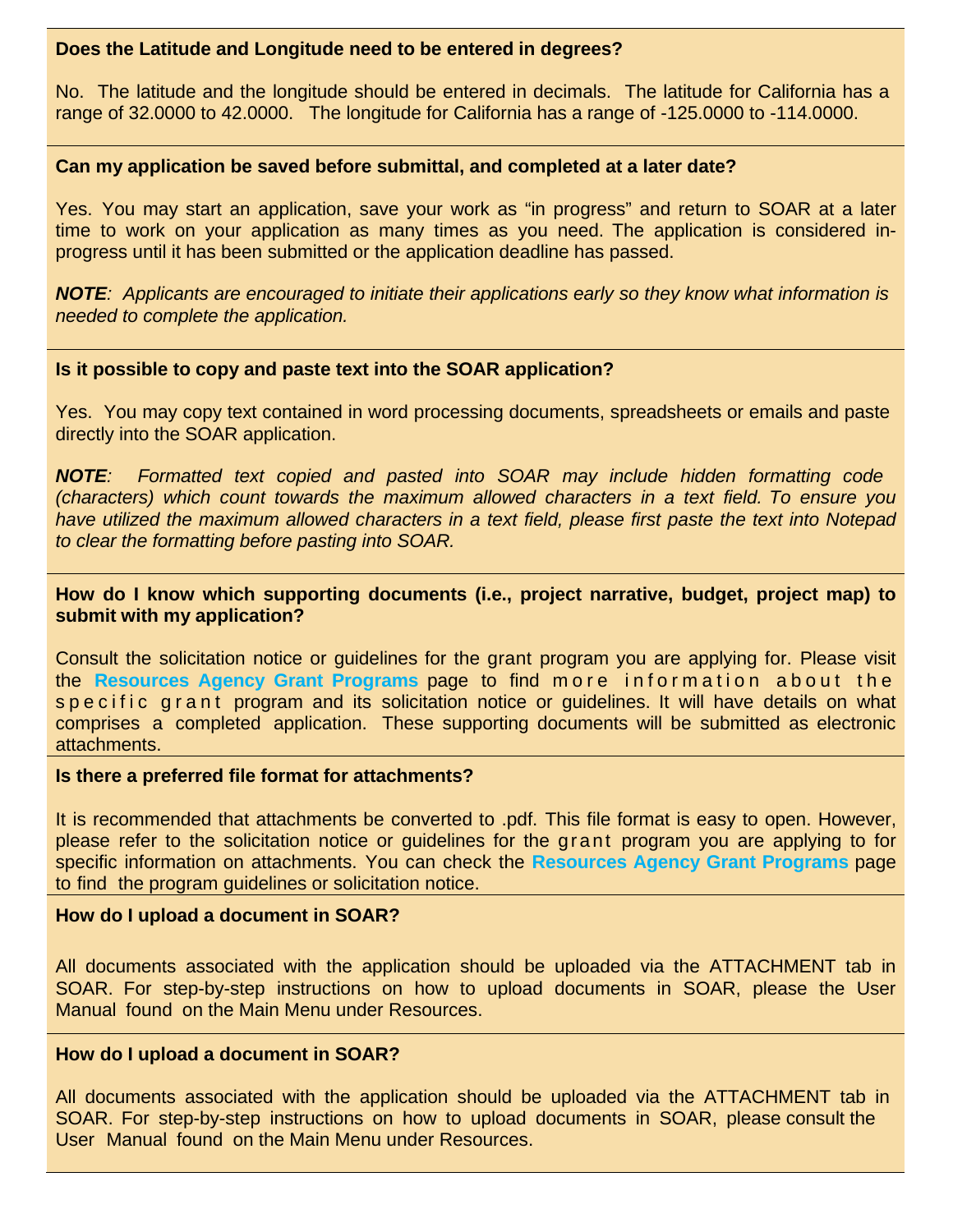#### **I have a file to attach which is larger than 25 megabytes. How do I submit the attachment?**

When a single file is larger than 25 megabytes (mb), it cannot be submitted through the SOAR system as is. The document will need to be split into several smaller size files and uploaded via SOAR.

#### **How do I upload more than one file for a specific attachment category**

Select the appropriate attachment category, which then populates the Suggested Attachment Title field. If you have more than one of a particular type of attachment, i.e. you have two project maps, you can add some text to the end of the Suggested Attachment Title such as "1 of 2" or "2 of 2". Then, proceed as before and browse your computer system to select the actual file to be attached.

#### **Who should be entered on my application on the Contacts tab or the Cooperating Entities tab?**

Please refer to the solicitation notice or guidelines for information on who should be entered on the Contacts or the Cooperating Entities tab.

#### **When is my application due?**

The application deadline is set by each grant program. Please refer to the solicitation notice for the specific grant program to determine the due date. You can check the **[Resources Agency Grant](http://resources.ca.gov/bonds_and_grants/grant_programs/) Programs** page to find the program guidelines or solicitation notice.

*NOTE: A reminder email is sent to those who have started an application one (1) day before the application deadline.*

# **I accidently started 3 applications. How can I delete them?**

Only the SOAR Administrator can delete an application. Please contact the SOAR Help Desk by email at **soar.admin@resources.ca.gov** or by telephone (916) 653-6138 Monday through Friday from 9:00AM - 4:00PM and provide the following information:

- **Proposal Identification Number (PIN) for each application; and**
- Reason for deletion.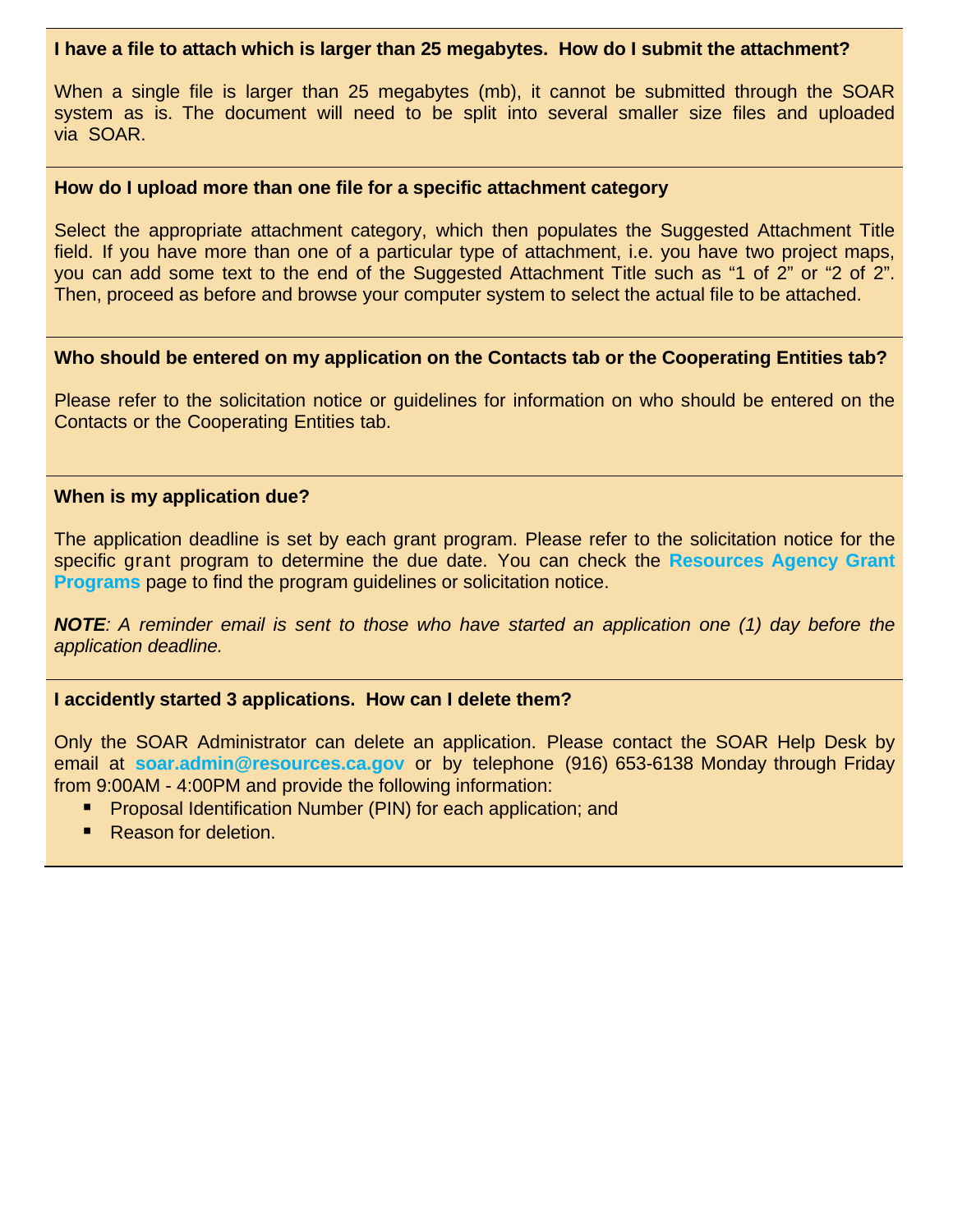# **APPLICATION SUBMITTAL**

# <span id="page-6-0"></span>**What is the Application Completion Check?**

The Application Completion Check is a behind-the-scenes validation of the application to check for required fields and attachments. The validation results are displayed either in green or red. If the results are in green, the application is complete is ready to be submitted. If the results are in red, you must return to the application to enter the missing required information or upload the missing required attachments. If the validation results show that the application is complete, please read the certification statement and enter your initials and then click the SUBMIT button.

# **I can't submit my application. Results from the Application Completion Check show that I'm missing required attachments. I have verified that the attachments are uploaded.**

Selecting from the attachment category drop-down on the attachment tab is necessary as it is the only way of letting SOAR know that a required attachment has been uploaded. If you did not use the attachment category drop-down on the attachment tab when uploading a required attachment, please go back to the attachment tab to do so.

# **When is my application considered submitted?**

Your application is considered submitted when you type in your initials and click the "Submit Application Now" button. A confirmation screen will appear verifying you submitted and you will receive a conformation email stating that SOAR has received your application.

# **What happens to my application after I submit it?**

Applications undergo an eligibility screening by grant program staff. Applications that are deemed eligible by the grant program staff are then assigned for review. Applicants will be notified of any funding decisions by the grant program.

# **I have submitted my application. The deadline has not passed. I just noticed an error. How do I fix an error on my application?**

To correct an error once your application has been submitted, you must contact the SOAR Help Desk by email at **soar.admin@resources.ca.gov** or by telephone (916) 653-6138 Monday through Friday from 9:00AM - 4:00PM. The application will be returned to the applicant. The application will need to be submitted again, after whatever changes/corrections are made, and before the deadline.

*NOTE: Your application cannot be edited after the application submission due date has passed.*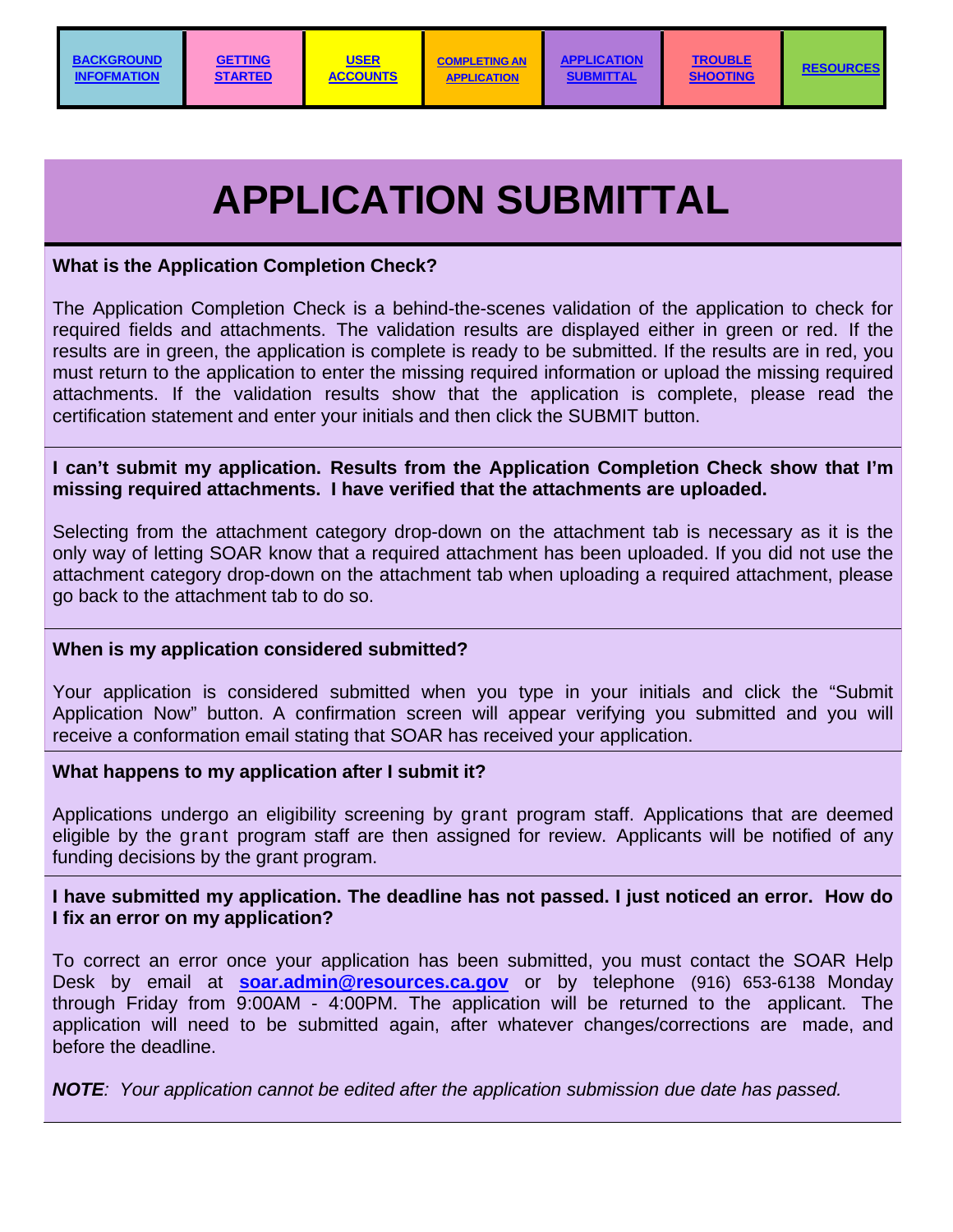# **Should I retain copies of all submitted materials?**

The SOAR system will maintain an electronic copy of your submitted application. The decision to keep a copy of the submitted materials is up to you.

# **How do I verify that the application was successfully submitted?**

There are several ways to verify that an application has been successfully submitted in SOAR:

- **E** Confirmation screen letting you know you have successfully submitted an application in SOAR;
- Confirmation email is automatically sent to the email address for the submitter; or
- Checking for your application in SUBMITTED APPLICATIONS on the Main Menu.

### **I submitted my application and I have not yet received a confirmation e-mail. Is there a problem?**

You may have to wait up to 4 hours before receiving a confirmation e-mail. Or you can verify that your application is submitted by logging onto SOAR, clicking the "Submitted Applications" link and verifying that the PIN appears on the list of submitted applications.

# **When will I know if the project is recommended to receive funding?**

In most cases, the g r a n t program will contact the applicant organization directly if selected to receive funding. Please check with the grant program for any updates or announcements regarding who has been recommended to receive funding. To find the contact information for a specific grant program, please visit the **[Resources Agency Grant Programs](http://resources.ca.gov/bonds_and_grants/grant_programs/)** page to find the contact information for the grant program.

# **Where do I upload a post award document (such as a Final Project Summary Report)?**

Final project documents can be uploaded on the Post-Award attachment sub-tab. To get to the subtab, do the following:

- Confirm you have access to the PIN in SOAR;
- **Log onto SOAR;**
- **Click on PROCESSED APPLICATIONS on the Main Menu;**
- Click on the Title of the Awarded Project;
- Click on the Attachment tab;
- Select from the Attachment Category drop-down;
- $\blacksquare$  Modify the file title (if applicable);
- **Browse computer for the file that will be uploaded;**
- Click on the Upload Selected File button.
- Scroll down to view the list of documents uploaded on the Post-Award attachment sub-tab.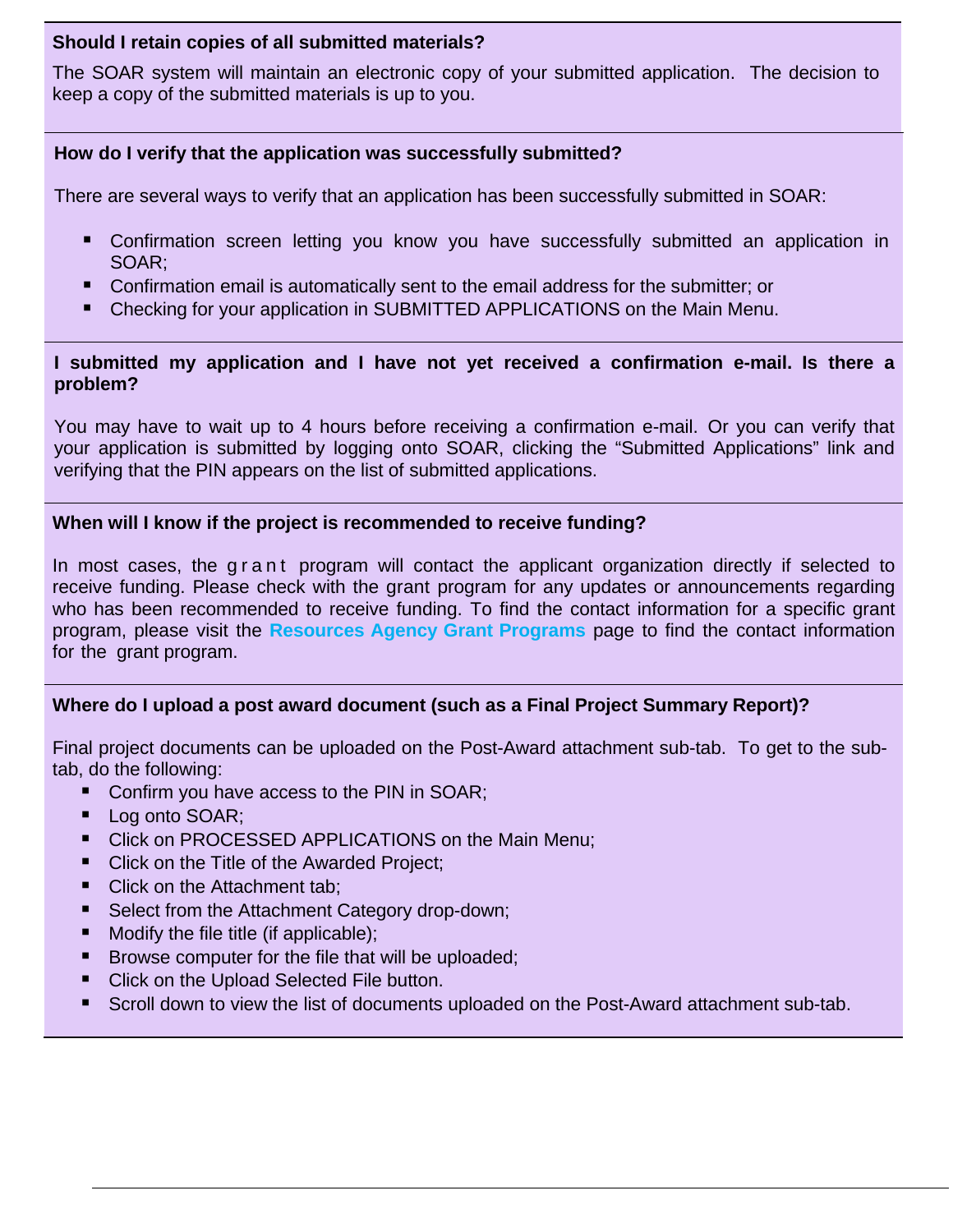**TROUBLE** 

# **TROUBLE SHOOTING**

<span id="page-8-0"></span>**I received an error while using SOAR. What should I do?**

If you receive an error, please contact the SOAR Help Desk by calling (916) 653-6138 or emailing **soar.admin@resources.ca.gov**.

The following information is useful in troubleshooting the error you encountered:

- **What kind of computer is being used;**
- What kind of internet browser is used to access SOAR;
- Which tab in SOAR did the error occur? If it occurred within the SOAR application, please identify the tab you were on;
- PIN assigned to the application; and
- Screen shot of the error.

# **Help! I'm using a PC and Internet Explorer. I am unable to:**

- **Navigate within SOAR;**
- **Unable to log out of SOAR;**
- **Inability to delete attachments; or**
- **Inability to add or delete organizations on the Cooperating Entity tab.**

Since November 2013, some SOAR users using Internet Explorer (version 9.0 or higher) have reported one of the above issues. After checking the SOAR system, it was determined it is not a SOAR issue, but rather a browser (Internet Explorer) compatibility view setting issue. In order to resolve the browser compatibility issue, please follow the instructions listed below:

- Open the Internet Explorer Browser window;
- Go to the SOAR website at **https://soar.resources.ca.gov;**
- Go to TOOLS (on Internet Explorer);
- Click COMPATIBILITY VIEW SETTINGS;
- Add the ca.gov website;
- On the bottom, click Display All Websites in Compatibility View;
- Click Close: and
- **Log onto SOAR to verify the issue has been resolved (i.e., try doing what you were unable to** do before).

# **Every time I try to save on the questionnaire tab, I get an error. Why?**

A likely cause is that one or more of the responses in the text fields has exceeded the character count in SOAR. Whenever this occurs, an error message appears. To successfully save the responses in the text fields, please shorten the responses and/or try saving the responses individually by clicking the SAVE AS WORK IN PROGRESS button each time a response is entered. This way you will know when the character count has been exceeded.